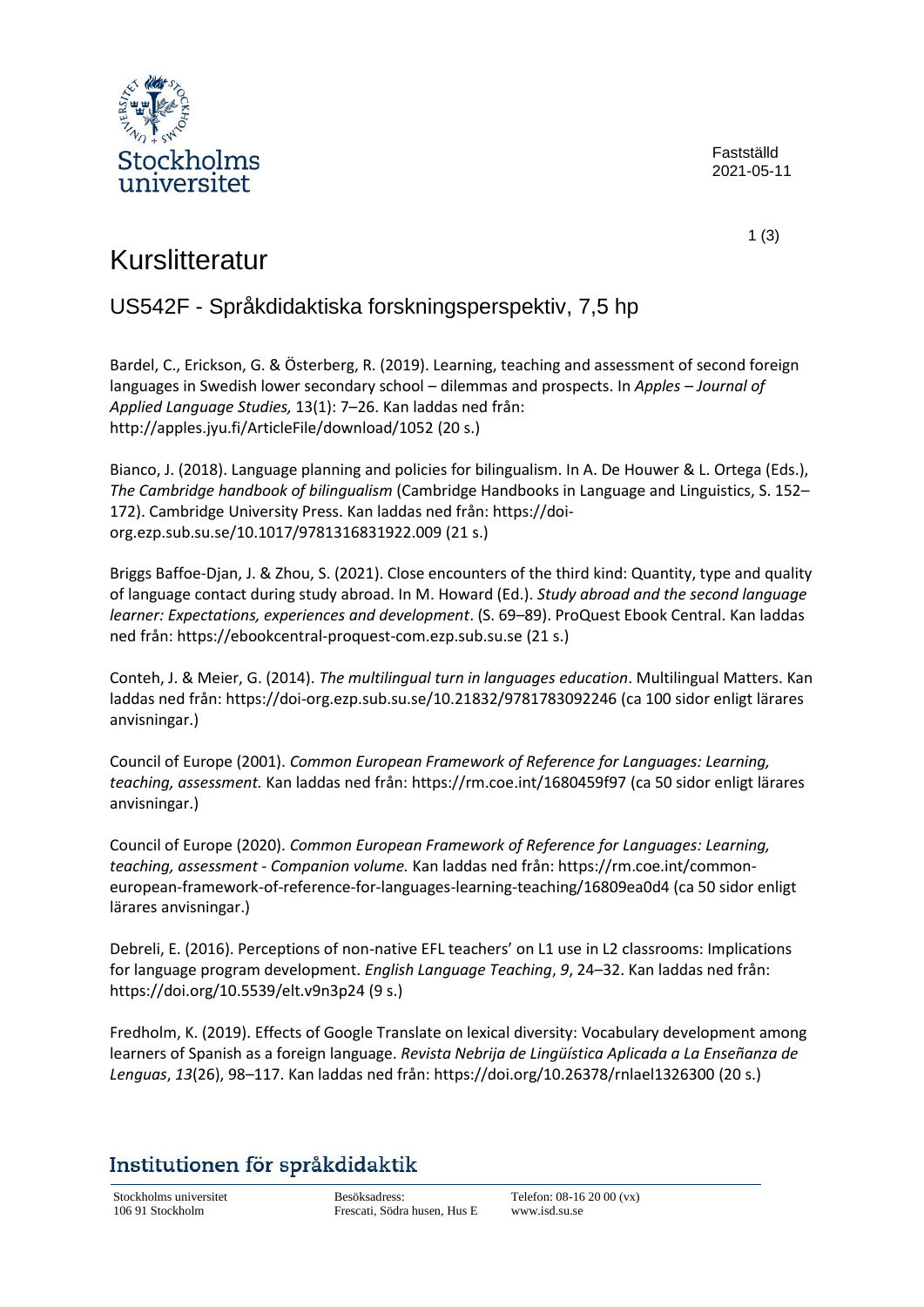

Fastställd 2021-05-11

2 (3)

García, O. & Otheguy, R. (2020). Plurilingualism and translanguaging: Commonalities and divergences. *International Journal of Bilingual Education and Bilingualism*, *23*(1), 17–35. Kan laddas ned från: <https://doi-org.ezp.sub.su.se/10.1080/13670050.2019.1598932> (19 s.)

García, O. & Tupas, R. (2018). Doing and undoing bilingualism in education. In A. De Houwer & L. Ortega (Eds.), *The Cambridge handbook of bilingualism* (Cambridge Handbooks in Language and Linguistics, S. 390–407). Cambridge University Press. Kan laddas ned från: [https://doi](https://doi-org.ezp.sub.su.se/10.1017/9781316831922.021)[org.ezp.sub.su.se/10.1017/9781316831922.021](https://doi-org.ezp.sub.su.se/10.1017/9781316831922.021) (18 s.)

Healey, D. (2016). Language learning and technology: Past, present and future. In F. Farr & L. Murray (Eds). *The Routledge handbook of language learning and technology* (S. 9–23). Routledge. Kan laddas ned från: <https://doi-org.ezp.sub.su.se/10.4324/9781315657899> (15 s.)

Kaplan, R. (2016). Language policy/planning and language learning. In Hinkel, E. (Ed.). (2016). *Handbook of research in second language teaching and learning*: Volume III (1st ed., S. 15–28). Routledge. Kan laddas ned från: <https://doi-org.ezp.sub.su.se/10.4324/9781315716893> (14 s.)

Kinginger, C. (2011). Enhancing language learning in study abroad. *Annual Review of Applied Linguistics 31*, 58–73. Kan laddas ned från: <http://clicstudyabroadconference.rice.edu/files/2016/05/KInginger.2011.ARAL-pwn6tk.pdf> (16 s.)

Levis, J., Sonsaat, S., Link, S. & Barriuso, T. (2016). Native and nonnative teachers of L2 pronunciation: Effects on learner performance. *TESOL Quarterly, 50*(4), 894–931. Kan laddas ned från: [https://www](https://www-jstor-org.ezp.sub.su.se/stable/44984722)[jstor-org.ezp.sub.su.se/stable/44984722](https://www-jstor-org.ezp.sub.su.se/stable/44984722) (38 s.)

May, S. (red.) (2013). *The multilingual turn: Implications for sla, tesol, and bilingual education*. ProQuest Ebook Central. Kan laddas ned från: [https://ebookcentral-proquest](https://ebookcentral-proquest-com.ezp.sub.su.se/lib/sub/detail.action?docID=1323290)[com.ezp.sub.su.se/lib/sub/detail.action?docID=1323290](https://ebookcentral-proquest-com.ezp.sub.su.se/lib/sub/detail.action?docID=1323290) (ca 200 sidor enligt lärares anvisningar.)

Nassaji, H. & Kartchava, E. (red.) (2017). *Corrective feedback in second language teaching and learning: Research, theory, applications, implications*. Routledge. Kan laddas ned från: [https://doi](https://doi-org.ezp.sub.su.se/10.4324/9781315621432)[org.ezp.sub.su.se/10.4324/9781315621432](https://doi-org.ezp.sub.su.se/10.4324/9781315621432) (ca 50 sidor enligt lärares anvisningar.)

Nation, P. (2013). What should every ESL teacher know? Seoul. *Korea: Compass Publishing*. Kapitel 1, S. 7–11. Kan laddas ned från:

[https://i.wjcompass.com/userfiles/downloads/What\\_Should\\_Every\\_ESL\\_Teacher\\_Know\\_ETC.pdf?v0.](https://i.wjcompass.com/userfiles/downloads/What_Should_Every_ESL_Teacher_Know_ETC.pdf?v0.7314112) [7314112](https://i.wjcompass.com/userfiles/downloads/What_Should_Every_ESL_Teacher_Know_ETC.pdf?v0.7314112) (5 s.)

Ortega, L. (2019). SLA and the study of equitable multilingualism. *Modern Language Journal 102*(1), 23–88. Kan laddas ned från: <https://doi.org/10.1111/modl.12525> (66 s.)

## Institutionen för språkdidaktik